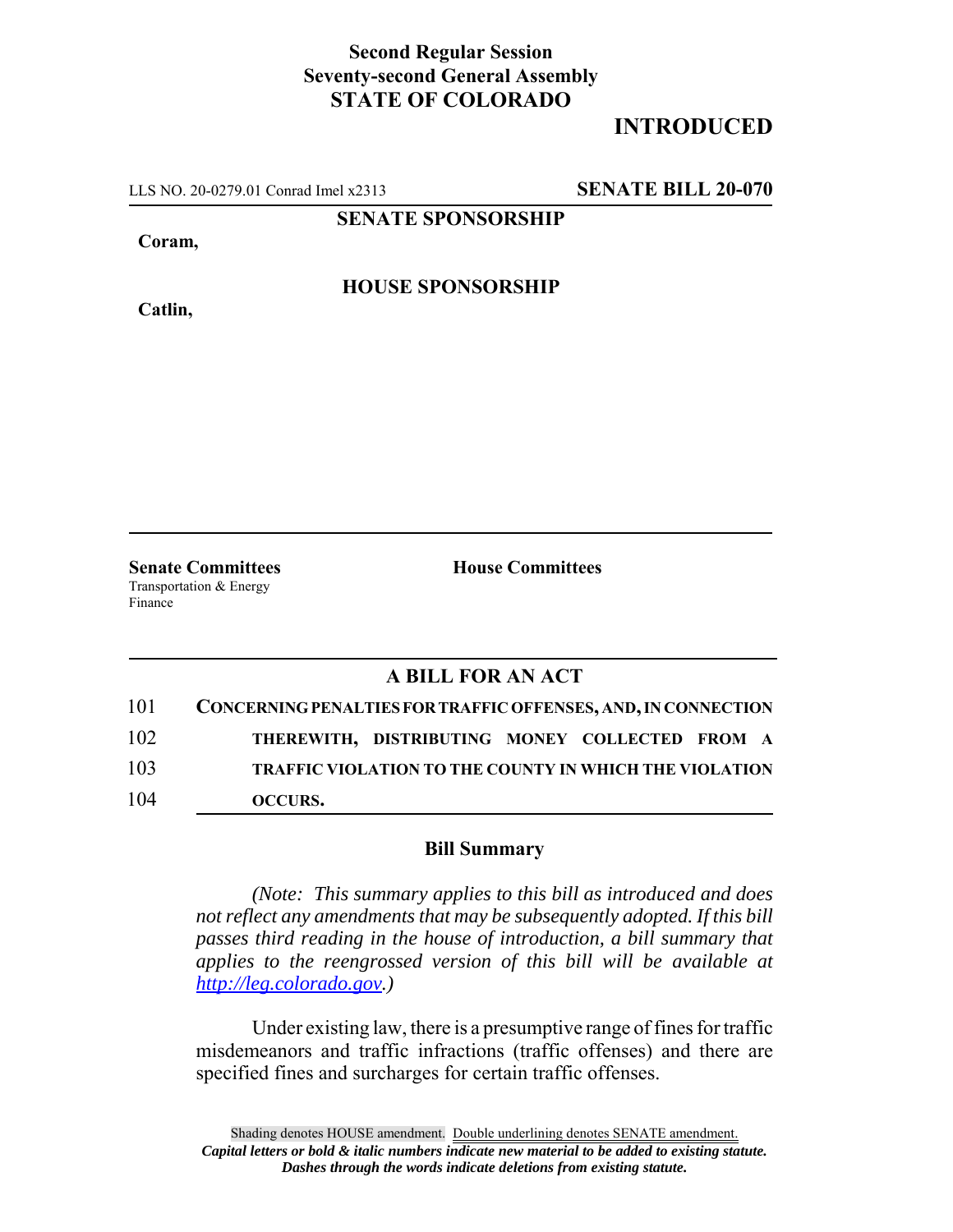The bill increases the presumptive ranges of fines for traffic offenses and increases specified fines and surcharges for certain traffic offenses. The bill requires that 25% of the fine collected for a traffic misdemeanor and 50% of the fine collected for a traffic infraction be transmitted to the county in which the violation occurs. Counties are permitted to use the money for traffic safety improvements, traffic enforcement, prosecution of traffic violations, or any other use consistent with the state constitution.

Under existing law, driving without a valid driver's license or instruction permit or driving a vehicle for which a person has not been issued the correct type or class of license is a class 2 traffic misdemeanor. The bill reclassifies those offenses as class A traffic infractions.

Under existing law, operating or permitting the operation of a motor vehicle or low-power scooter without an insurance policy in effect or failing to present evidence of insurance following an accident or when asked to do so by a peace officer is a class 1 traffic misdemeanor. The bill reclassifies a first violation of each of those offenses as a class A traffic infraction punishable by a \$500 fine. A court must reduce the fine to \$250 upon a showing that the person has appropriate insurance. A second or subsequent violation within 5 years remains a class 1 traffic misdemeanor and is punishable by a \$1,000 fine that may not be reduced by the court.

1 *Be it enacted by the General Assembly of the State of Colorado:*

- 
- 2 **SECTION 1. Legislative declaration.** (1) The general assembly
- 3 finds and declares that:
- 4 (a) Counties maintain the facilities necessary to enforce traffic

5 laws;

- 6 (b) Traffic law enforcement activities lead to enforcement of other
- 7 laws, including prohibitions on drug possession, drug trafficking, and 8 human trafficking;
- 9 (c) Money collected as part of traffic law enforcement is used, in
- 10 part, to support crime victims and provide victim and witness assistance
- 11 services;
- 12 (d) Colorado's population growth has resulted in more people 13 traveling on Colorado roads, more traffic violations being committed by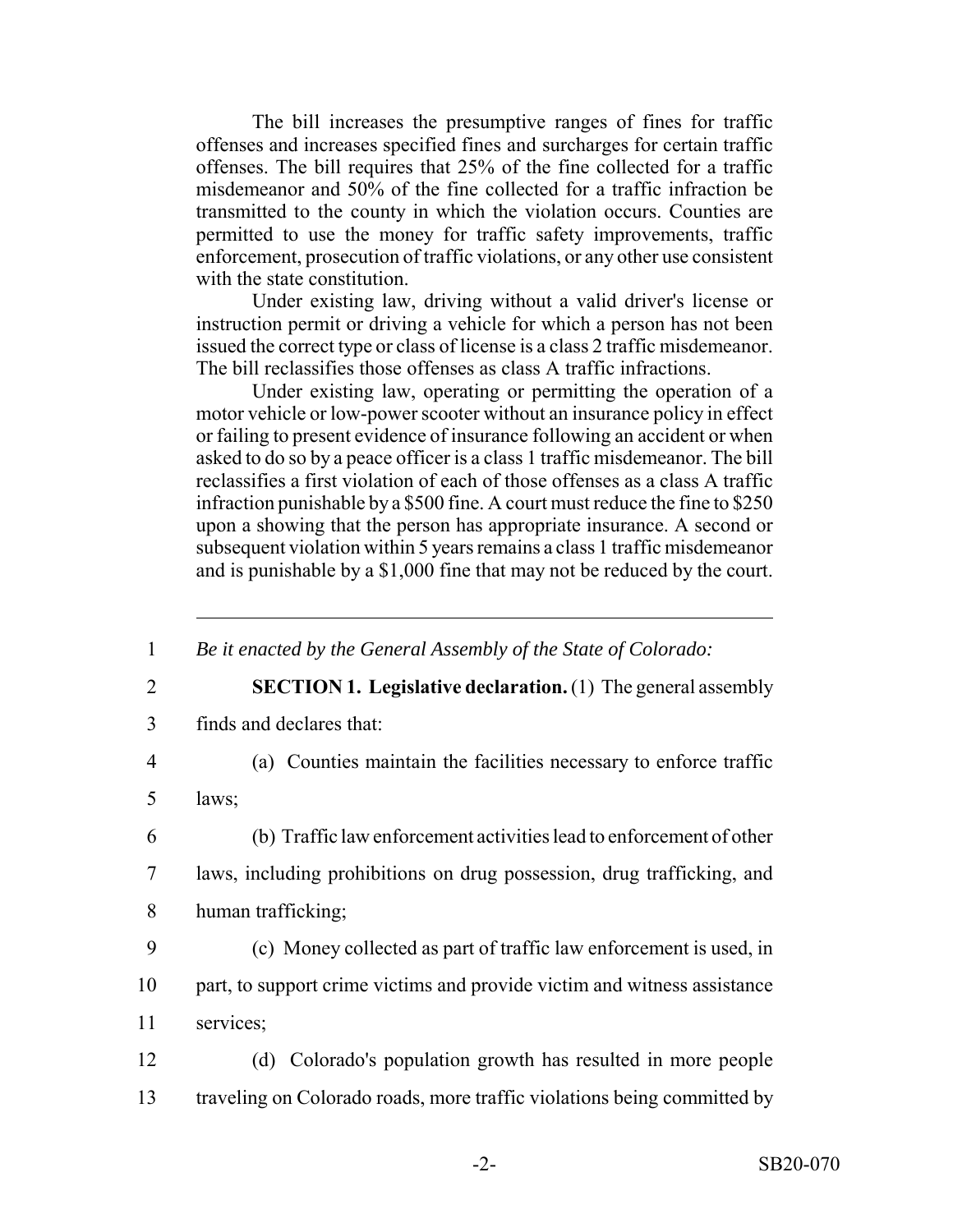drivers, and an increase in court resources needed to process traffic violations and crimes; and

 (e) Traffic fines and surcharges, and the disposition of those fines and surcharges, are at levels that do not account for inflationary impacts and do not allow counties to enforce traffic laws and provide services at a level necessitated by the rise in population.

 (2) Therefore, penalties for traffic offenses should be increased and the money generated from the increased penalties should be directed to the county in which the violation occurred and used to improve traffic safety; ensure compliance with traffic regulations; and enforce, process, and prosecute traffic offenses.

 **SECTION 2.** In Colorado Revised Statutes, 42-1-217, **amend** (1) introductory portion and (2); and **add** (1.5) and (5) as follows:

 **42-1-217. Disposition of fines and surcharges.** (1) All judges, clerks of a court of record, or other officers imposing or receiving fines, 16 penalties, or forfeitures, except those moneys MONEY received pursuant to sections 42-4-313 (3), 42-4-413, 42-4-1409, 42-4-1701 (5)(a), 42-8-105, and 42-8-106, collected pursuant to or as a result of a conviction of any persons for a violation of articles 1 to 4 (except part 3 20 of article 2) of this title TITLE 42, shall transmit, within ten days after the 21 date of receipt of any such fine, penalty, or forfeiture, A PERCENTAGE OF 22 SUCH MONEY COLLECTED TO THE CHIEF FINANCIAL OFFICER OF THE COUNTY IN WHICH THE VIOLATION OCCURRED PURSUANT TO SUBSECTION 24 (1.5) OF THIS SECTION AND THE REMAINDER OF all such moneys MONEY so collected in the following manner:

 (1.5) (a) A PERSON WHO COLLECTS A FINE, PENALTY, OR FORFEITURE PURSUANT TO SUBSECTION (1) OF THIS SECTION AS THE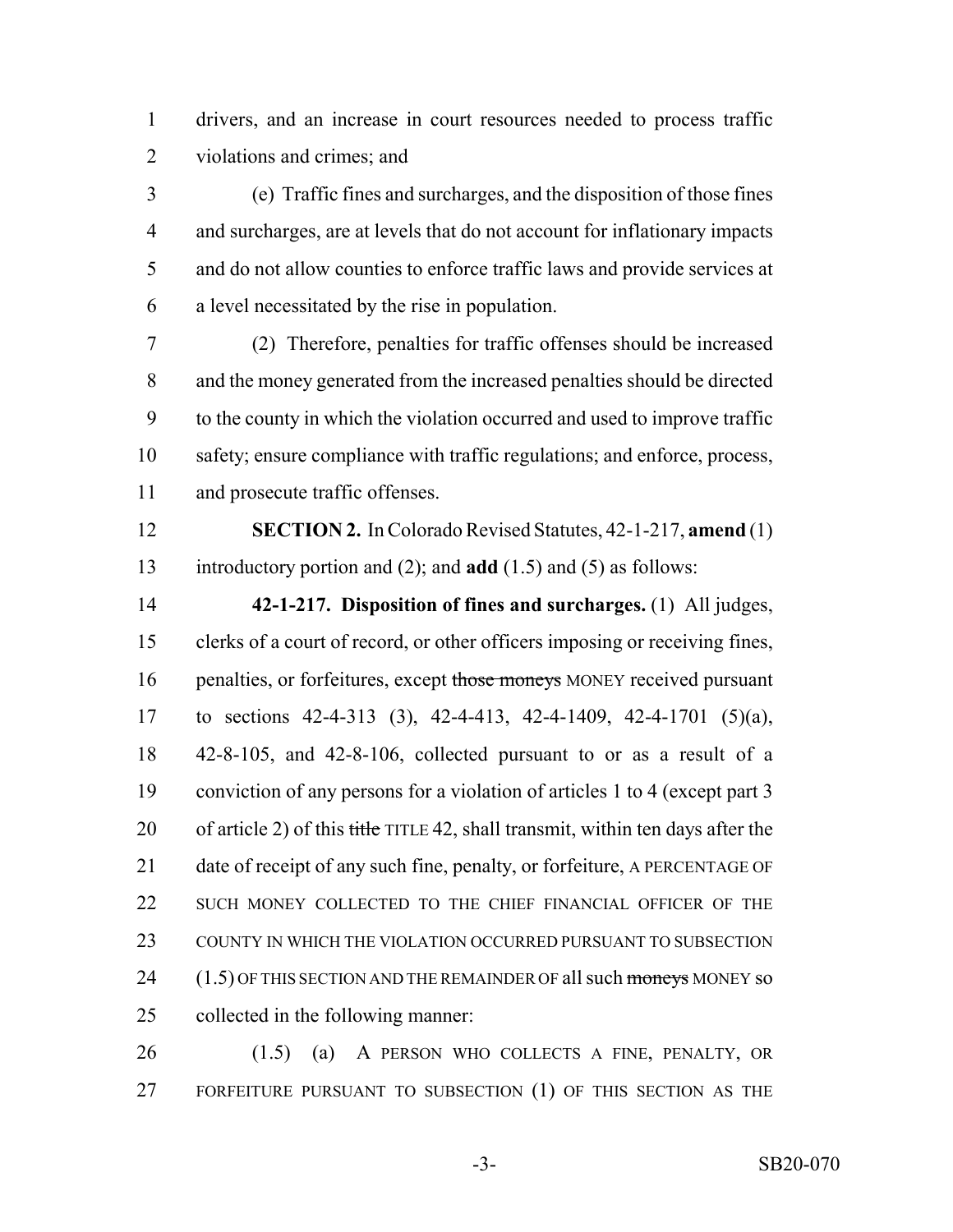RESULT OF A CITATION ISSUED FOR A MISDEMEANOR TRAFFIC OFFENSE 2 SHALL TRANSMIT TWENTY-FIVE PERCENT OF THE MONEY COLLECTED TO THE CHIEF FINANCIAL OFFICER OF THE COUNTY IN WHICH THE VIOLATION OCCURRED.

 (b) A PERSON WHO COLLECTS A FINE, PENALTY, OR FORFEITURE PURSUANT TO SUBSECTION (1) OF THIS SECTION AS THE RESULT OF A CITATION ISSUED FOR A TRAFFIC INFRACTION SHALL TRANSMIT FIFTY PERCENT OF THE MONEY COLLECTED TO THE CHIEF FINANCIAL OFFICER OF THE COUNTY IN WHICH THE VIOLATION OCCURRED.

10 (2) (a) Except for the first fifty cents of any penalty for a traffic 11 infraction, which shall be retained by the department and used SHALL 12 RETAIN AND USE for administrative purposes, moneys THE DEPARTMENT 13 SHALL TRANSMIT THE MONEY collected by the department pursuant to 14 section 42-4-1701 (5)(a) shall be transmitted to the state treasurer, who 15 shall credit the same to the highway users tax fund for allocation and 16 expenditure as specified in section 43-4-205  $(5.5)(a)$ , C.R.S.; except that 17 moneys collected pursuant to section  $42-4-1701$  (5)(a) for a violation of 18 section 42-4-237 shall be allocated pursuant to paragraph (e) of 19 subsection (1) of this section. AS FOLLOWS:

20 (I) TWENTY-FIVE PERCENT OF THE MONEY COLLECTED AS THE 21 RESULT OF A CITATION ISSUED FOR A MISDEMEANOR TRAFFIC OFFENSE TO 22 THE CHIEF FINANCIAL OFFICER OF THE COUNTY IN WHICH THE VIOLATION 23 OCCURRED AND THE REMAINING SEVENTY-FIVE PERCENT OF THE MONEY 24 TO THE STATE TREASURER; AND

25 (II) FIFTY PERCENT OF THE MONEY COLLECTED AS THE RESULT OF 26 A CITATION ISSUED FOR A TRAFFIC INFRACTION TO THE CHIEF FINANCIAL 27 OFFICER OF THE COUNTY IN WHICH THE VIOLATION OCCURRED AND THE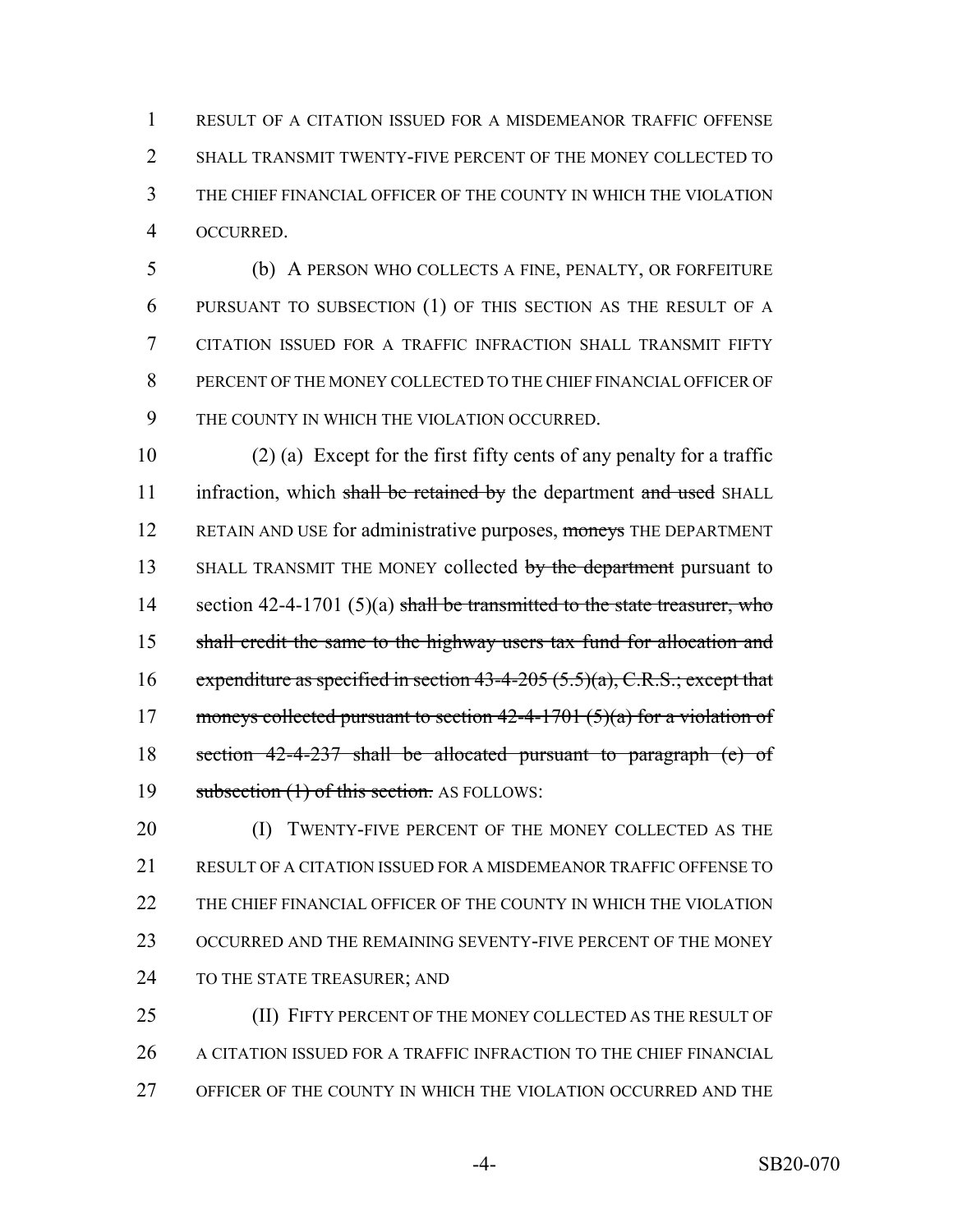REMAINING FIFTY PERCENT OF THE MONEY TO THE STATE TREASURER.

 (b) THE STATE TREASURER SHALL CREDIT ANY MONEY TRANSFERRED TO THE TREASURER PURSUANT TO THIS SUBSECTION (2) TO THE HIGHWAY USERS TAX FUND FOR ALLOCATION AND EXPENDITURE AS SPECIFIED IN SECTION 43-4-205 (5.5)(a); EXCEPT THAT MONEY COLLECTED PURSUANT TO SECTION 42-4-1701 (5)(a) FOR A VIOLATION OF SECTION 42-4-237 SHALL BE ALLOCATED PURSUANT TO SUBSECTION (1)(e) OF THIS SECTION.

 (5) A COUNTY THAT RECEIVES FUNDS PURSUANT TO THIS SECTION SHALL USE THOSE FUNDS FOR TRAFFIC SAFETY IMPROVEMENTS, TRAFFIC ENFORCEMENT, PROSECUTION OF TRAFFIC VIOLATIONS, OR ANY OTHER USE CONSISTENT WITH SECTION 18 OF ARTICLE X OF THE STATE CONSTITUTION. **SECTION 3.** In Colorado Revised Statutes, 42-2-101, **amend** (10) as follows:

 **42-2-101. Licenses for drivers required.** (10) Any person who violates any provision of subsection (1) or (4) of this section is guilty of 17 a class 2 misdemeanor traffic offense CLASS A TRAFFIC INFRACTION. Any person who violates any provision of subsection (2), (3), or (5) of this section commits a class B traffic infraction.

 **SECTION 4.** In Colorado Revised Statutes, 42-4-1409, **amend** 21  $(4)(a)$  and  $(4)(b)$  as follows:

# **42-4-1409. Compulsory insurance - penalty - legislative intent.**

23 (4) (a) Any person who violates the provisions of subsection  $(1)$ ,  $(2)$ , or (3) of this section commits a CLASS A TRAFFIC INFRACTION; EXCEPT THAT A SECOND OR SUBSEQUENT VIOLATION WITHIN A PERIOD OF FIVE YEARS 26 FOLLOWING A PRIOR CONVICTION PURSUANT TO THIS SECTION IS A class 1 27 misdemeanor traffic offense. The minimum fine imposed by section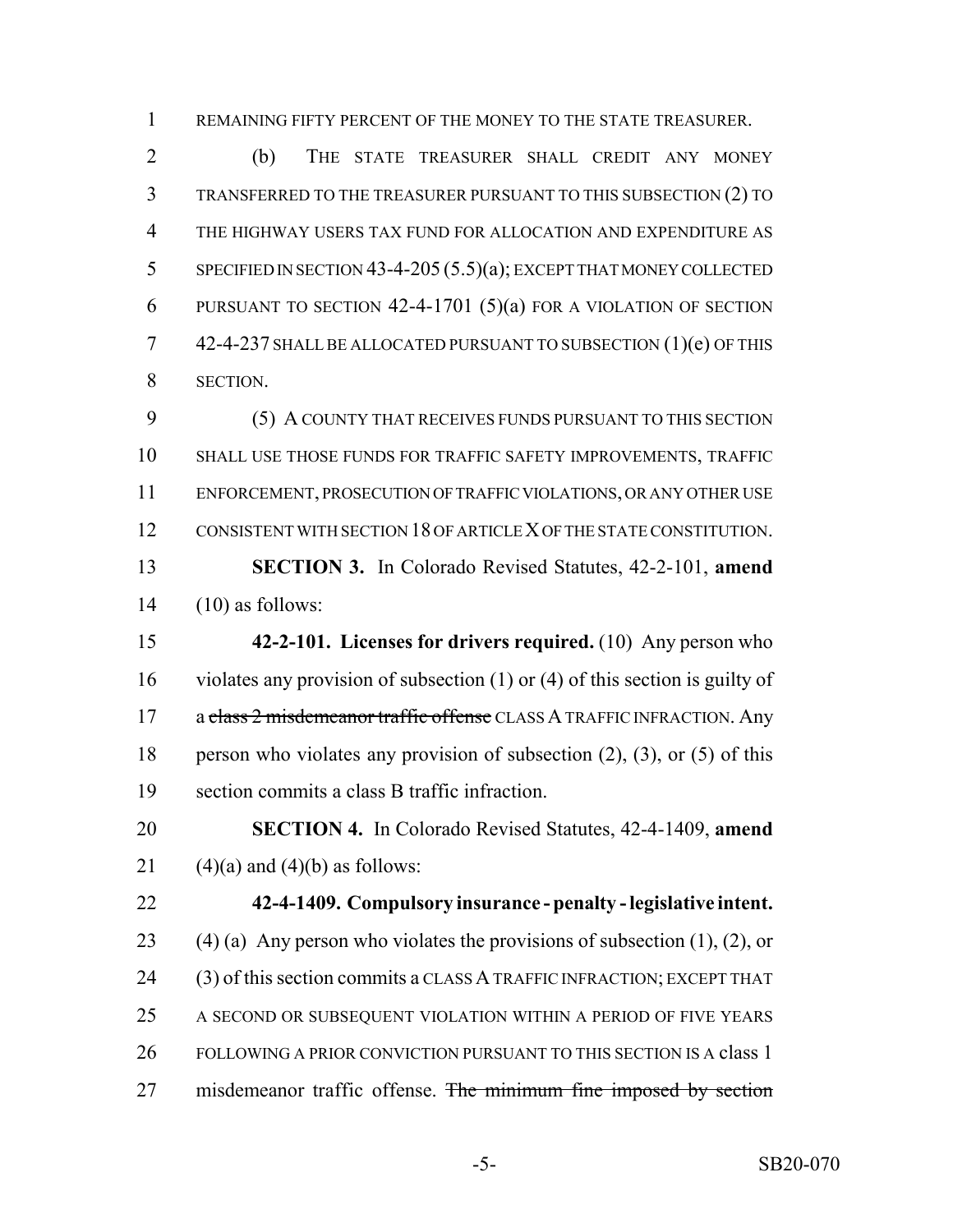$42-4-1701 \cdot (3)(a)(H)(A)$  shall be mandatory, and the defendant shall be 2 punished by a minimum mandatory fine of not less than UPON A FIRST CONVICTION PURSUANT TO THIS SECTION, THE COURT SHALL IMPOSE A FINE 4 OF five hundred dollars; EXCEPT THAT the court may suspend up to SHALL IMPOSE ONLY one half of the fine upon a showing that appropriate 6 insurance as required pursuant to section 10-4-619 or 10-4-624  $C.R.S.,$  has been obtained. Nothing in this paragraph (a) shall be construed to prevent the court from imposing a fine greater than the minimum mandatory fine.

10 (b) Upon a second or subsequent conviction under PURSUANT TO 11 this section, within a period of five years following a prior conviction 12 under PURSUANT TO this section, in addition to any imprisonment imposed 13 pursuant to section  $42-4-1701$  (3)(a)(II)(A), the defendant shall be 14 punished by COURT SHALL IMPOSE a minimum mandatory fine of not less 15 than one thousand dollars, and the court shall not suspend such minimum 16 fine. The court or the court collections' investigator may establish a 17 payment schedule for a person convicted of the provisions of subsection  $18$  (1), (2), or (3) of this section, and the provisions of section 16-11-101.6 19 C.R.S., shall apply. The court may suspend up to one half of the fine upon 20 a showing that appropriate insurance as required pursuant to section 21 10-4-619 or 10-4-624 C.R.S., has been obtained.

22 **SECTION 5.** In Colorado Revised Statutes, 42-4-1701, **amend** 23 (3)(a)(I), (3)(a)(II)(A), (4)(a)(I), (4)(a)(IV)(A), and (4)(a)(V) as follows:

 **42-4-1701. Traffic offenses and infractions classified - penalties - penalty and surcharge schedule - repeal.** (3) (a) (I) Except as provided in subsections (4) and (5) of this section or the section creating the infraction, traffic infractions are divided into two classes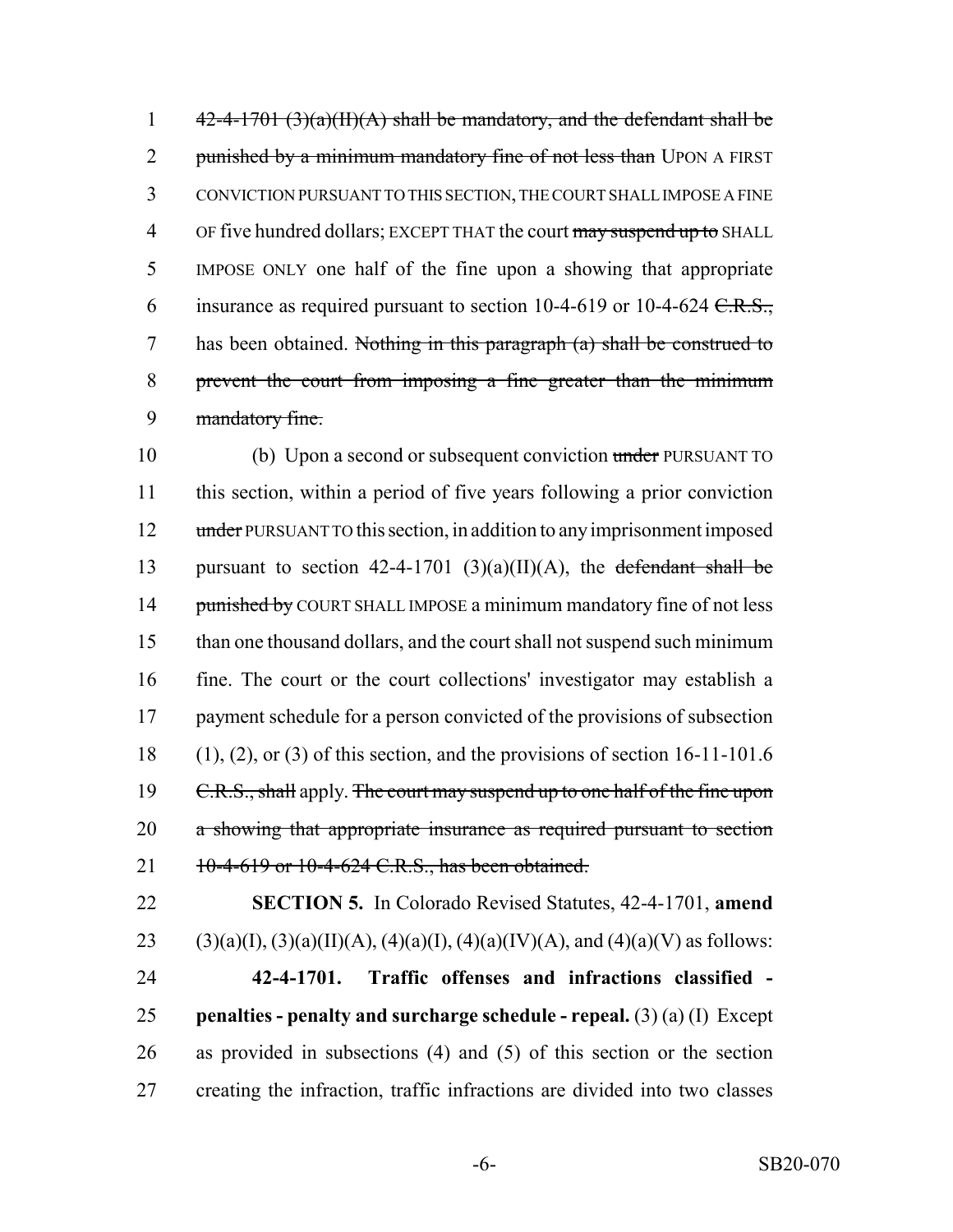| $\mathbf{1}$   | which shall be THAT ARE subject to the following penalties which THAT     |                                |                                                                                  |
|----------------|---------------------------------------------------------------------------|--------------------------------|----------------------------------------------------------------------------------|
| $\overline{2}$ | are authorized upon entry of judgment against the defendant:              |                                |                                                                                  |
| 3              | <b>Class</b>                                                              | <b>Minimum</b>                 | <b>Maximum</b>                                                                   |
| $\overline{4}$ |                                                                           | <b>Penalty</b>                 | <b>Penalty</b>                                                                   |
| 5              | A                                                                         | $$15$345$ penalty              | $$100$$ \$300 penalty                                                            |
| 6              | $\bf{B}$                                                                  | $$15$345$ penalty              | $$100$$ \$300 penalty                                                            |
| 7              |                                                                           |                                | (II) (A) Except as otherwise provided in $sub-subparagnah(B)$ of                 |
| 8              |                                                                           |                                | this subparagraph (II), subsections (4) and (5) SUBSECTIONS $(3)(a)(II)(B)$ ,    |
| 9              |                                                                           |                                | (4), AND (5) of this section, and sections 42-4-1301.3, 42-4-1301.4, and         |
| 10             |                                                                           |                                | 42-4-1307, or the section creating the offense, misdemeanor traffic              |
| 11             |                                                                           |                                | offenses are divided into two classes that are distinguished from one            |
| 12             |                                                                           |                                | another by the following penalties that are authorized upon conviction:          |
| 13             | <b>Class</b>                                                              | <b>Minimum</b>                 | <b>Maximum</b>                                                                   |
| 14             |                                                                           | <b>Sentence</b>                | <b>Sentence</b>                                                                  |
| 15             | $\mathbf{1}$                                                              | Ten days imprisonment,         | One year imprisonment,                                                           |
| 16             |                                                                           | or $$300$$ \$900 fine, or both | or $$1,000$ \$3,000 fine,                                                        |
| 17             |                                                                           |                                | or both                                                                          |
| 18             | $\overline{2}$                                                            | Ten days imprisonment,         | Ninety days                                                                      |
| 19             |                                                                           | or $$150$$ \$450 fine, or both | imprisonment, or $$300$                                                          |
| 20             |                                                                           |                                | \$900 fine, or both                                                              |
| 21             |                                                                           |                                | $(4)$ (a) (I) Except as provided in subsection $(5)(c)$ of this section,         |
| 22             |                                                                           |                                | every person who is convicted of, who admits liability for, or against           |
| 23             | whom a judgment is entered for a violation of this title 42 to which      |                                |                                                                                  |
| 24             | subsection $(5)(a)$ or $(5)(b)$ of this section applies shall be fined or |                                |                                                                                  |
| 25             |                                                                           |                                | penalized and have a surcharge levied in accordance with sections                |
| 26             |                                                                           |                                | 24-4.1-119 (1)(f) and 24-4.2-104 (1)(b)(I), in accordance with the penalty       |
| 27             |                                                                           |                                | and surcharge schedule set forth in subsections $(4)(a)(I)(A)$ to $(4)(a)(I)(P)$ |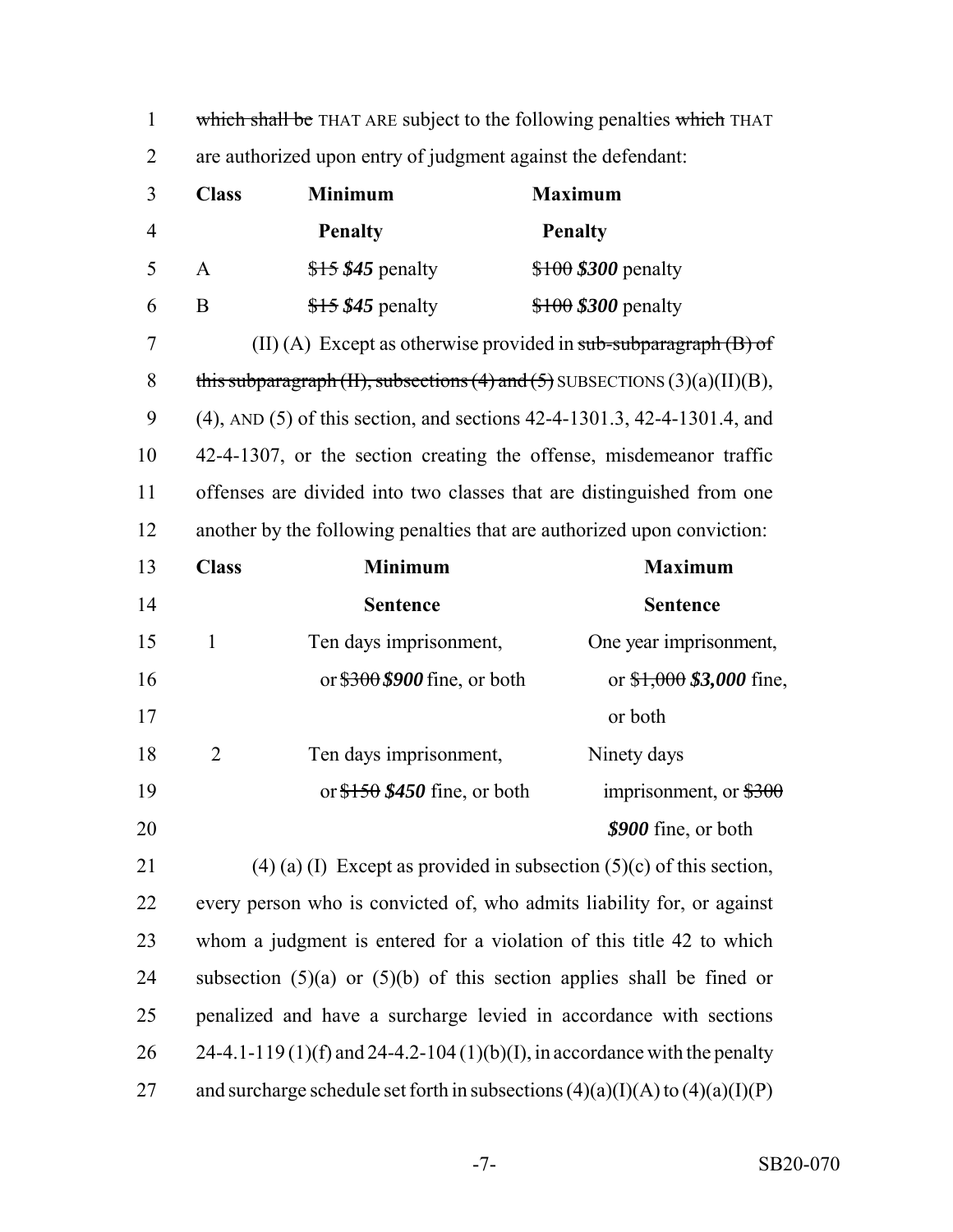of this section; or, if no penalty or surcharge is specified in the schedule, the penalty for class A and class B traffic infractions is fifteen FORTY-FIVE dollars, and the surcharge is four EIGHT dollars. These penalties and surcharges apply whether the defendant acknowledges the defendant's guilt or liability in accordance with the procedure set forth by 6 subsection  $(5)(a)$  of this section, is found guilty by a court of competent jurisdiction, or has judgment entered against the defendant by a county court magistrate. Penalties and surcharges for violating specific sections are as follows:

| 10 | <b>Section Violated</b>                   | <b>Penalty</b>          | Surcharge      |
|----|-------------------------------------------|-------------------------|----------------|
| 11 | (A) Drivers' license violations:          |                         |                |
| 12 | 42-2-101 (1) or $(4)$                     | \$35.0070.00            | \$10.0020.00   |
| 13 | 42-2-101 (2), (3), or (5)                 | 15.0030.00              | 6.0012.00      |
| 14 | $42 - 2 - 103$                            | 15.0030.00              | $6.00 - 12.00$ |
| 15 | $42 - 2 - 105$                            | <del>70.00</del> 140.00 | 10.0020.00     |
| 16 | $42 - 2 - 105.5(4)$                       | 65.00130.00             | 10.0020.00     |
| 17 | $42 - 2 - 106$                            | <del>70.00</del> 140.00 | 10.0020.00     |
| 18 | 42-2-116 $(6)(a)$                         | 30.00600                | 6.0012.00      |
| 19 | $42 - 2 - 119$                            | 15.0030.00              | 6.0012.00      |
| 20 | $42 - 2 - 134$                            | <del>35.00</del> 70.00  | 10.0020.00     |
| 21 | $42 - 2 - 136$                            | 35.0070.00              | 10.0020.00     |
| 22 | $42 - 2 - 139$                            | <del>35.00</del> 70.00  | 10.0020.00     |
| 23 | $42 - 2 - 140$                            | 35.0070.00              | 10.0020.00     |
| 24 | $42 - 2 - 141$                            | <del>35.00</del> 70.00  | 10.0020.00     |
| 25 | (B) Registration and taxation violations: |                         |                |
| 26 | $42 - 3 - 103$                            | \$50.00100.00           | \$16.0032.00   |
| 27 | $42 - 3 - 113$                            | 15.0030.00              | 6.0012.00      |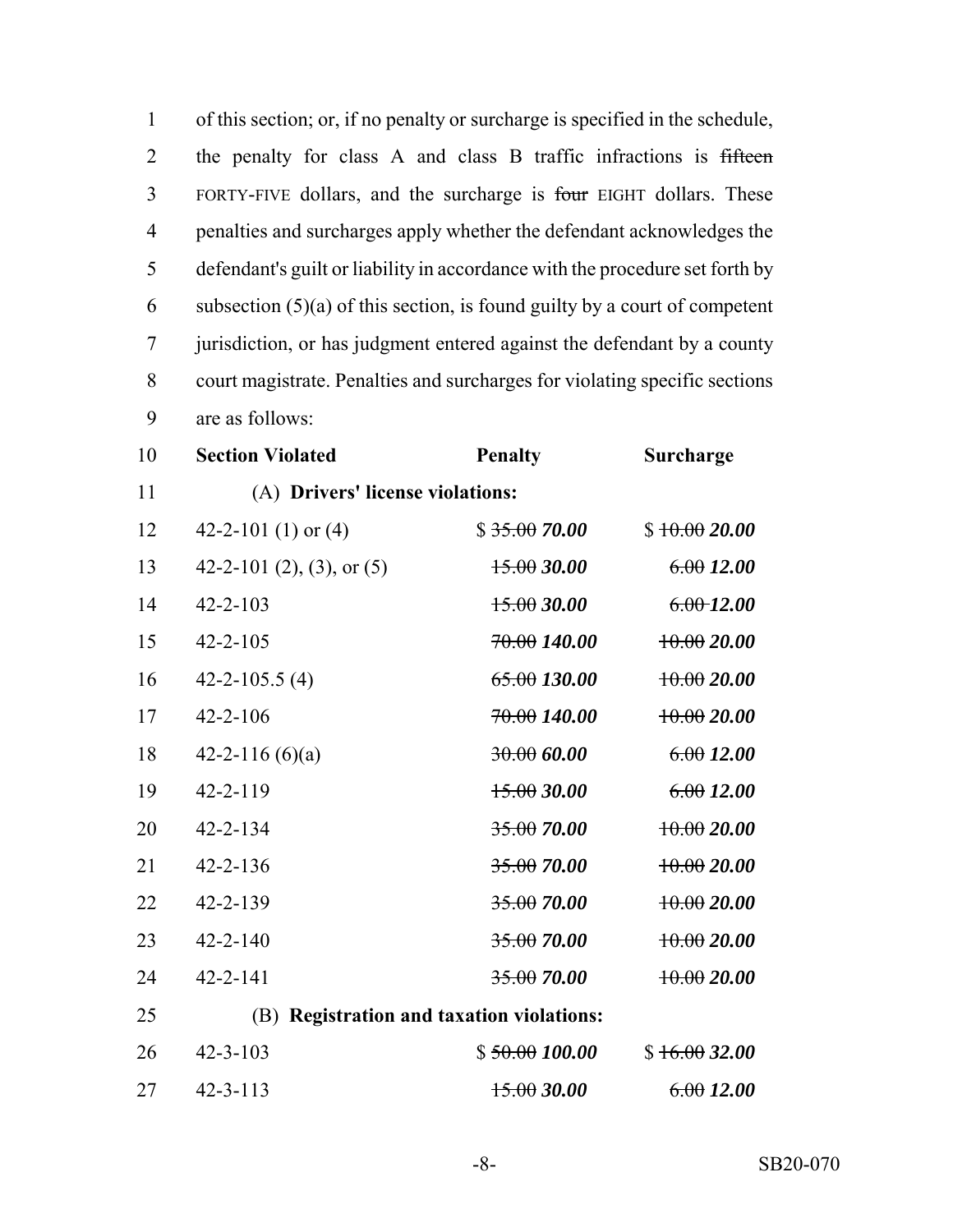| $\mathbf{1}$   | $42 - 3 - 202$                    | 15.0030.00              | 6.0012.00    |
|----------------|-----------------------------------|-------------------------|--------------|
| $\overline{2}$ | $42 - 3 - 116$                    | <del>50.00</del> 100.00 | 16.0032.00   |
| 3              | 42-3-121 $(1)(a)$                 | <del>75.00</del> 150.00 | 24.0048.00   |
| $\overline{4}$ | 42-3-121 $(1)(c)$                 | 35.00 70.00             | 10.0020.00   |
| 5              | 42-3-121 (1)(f), (1)(g),          |                         |              |
| 6              | and $(1)(h)$                      | <del>75.00</del> 150.00 | 24.0048.00   |
| 7              | 42-3-304 to 42-3-306              | 50.00100.00             | 16.0032.00   |
| 8              | (C) Traffic regulation generally: |                         |              |
| 9              | 42-4-1412                         | \$15.0030.00            | \$6.0012.00  |
| 10             | 42-4-109 $(13)(a)$                | 15.0030.00              | 6.0012.00    |
| 11             | $42 - 4 - 109(13)(b)$             | 100.00200.00            | 15.0030.00   |
| 12             | 42-4-1211                         | 30.00600                | 6.0012.00    |
| 13             | 42-4-1405                         | 15.0030.00              | 6.0012.00    |
| 14             | (D) Equipment violations:         |                         |              |
| 15             | 42-4-201                          | \$35.0070.00            | \$10.0020.00 |
| 16             | 42-4-202                          | 35.0070.00              | $+0.0020.00$ |
| 17             | 42-4-204                          | 15.0030.00              | 6.0012.00    |
| 18             | 42-4-205                          | 15.0030.00              | 6.0012.00    |
| 19             | 42-4-206                          | 15.0030.00              | 6.0012.00    |
| 20             | 42-4-207                          | $15.00\,30.00$          | 6.0012.00    |
| 21             | 42-4-208                          | 15.0030.00              | 6.0012.00    |
| 22             | 42-4-209                          | 15.0030.00              | 6.0012.00    |
| 23             | $42 - 4 - 210$                    | 15.0030.00              | 6.0012.00    |
| 24             | $42 - 4 - 211$                    | 15.0030.00              | 6.0012.00    |
| 25             | 42-4-212                          | 15.0030.00              | 6.0012.00    |
| 26             | 42-4-213                          | 15.0030.00              | 6.0012.00    |
| 27             | 42-4-214                          | 15.0030.00              | 6.0012.00    |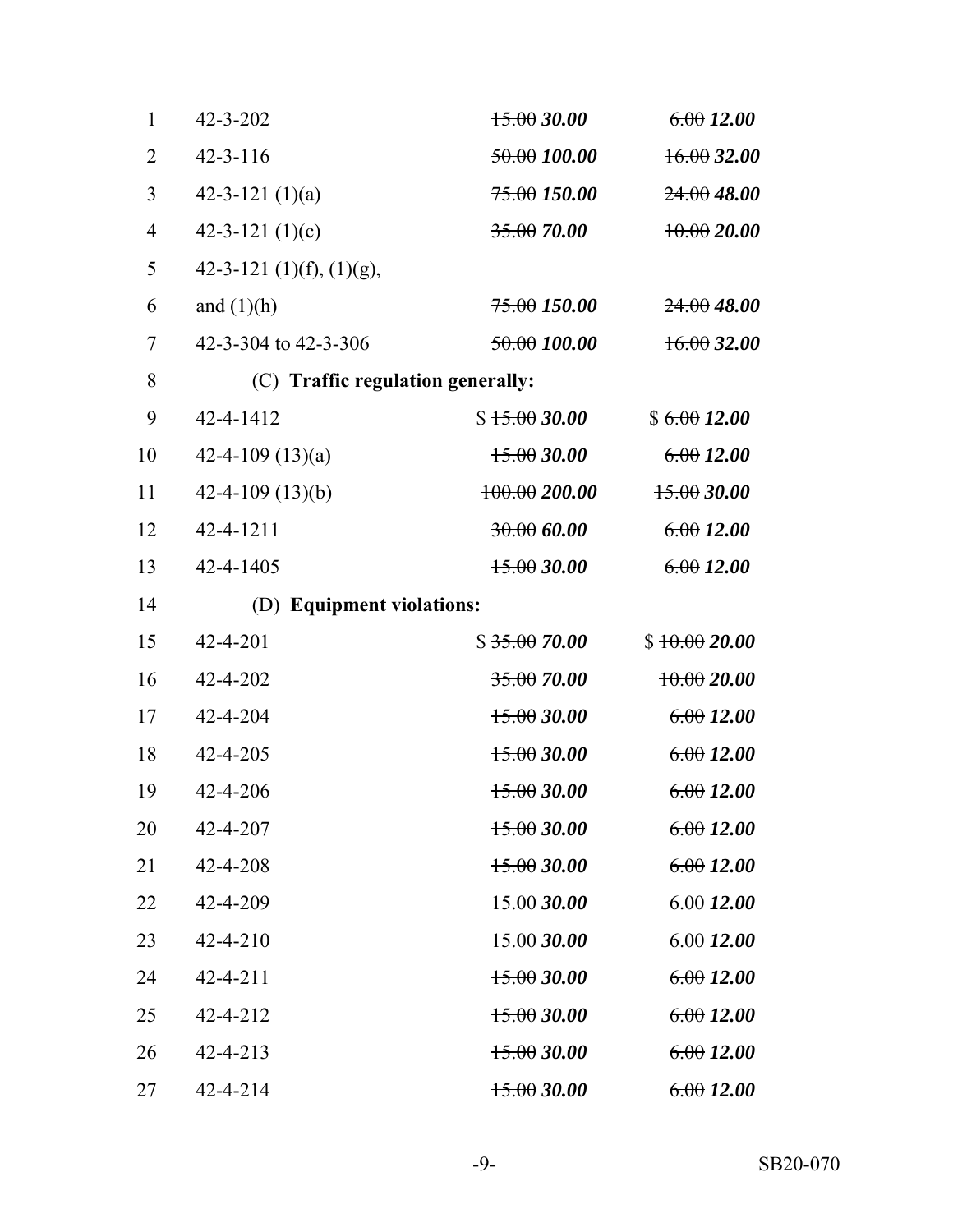| $\mathbf{1}$   | $42 - 4 - 215$           | $+5.0030.00$            | 6.0012.00  |
|----------------|--------------------------|-------------------------|------------|
| $\overline{2}$ | $42 - 4 - 216$           | 15.0030.00              | 6.0012.00  |
| 3              | 42-4-217                 | 15.0030.00              | 6.0012.00  |
| $\overline{4}$ | $42 - 4 - 218$           | 15.0030.00              | 6.0012.00  |
| 5              | 42-4-219                 | 15.0030.00              | 6.0012.00  |
| 6              | 42-4-220                 | 15.0030.00              | 6.0012.00  |
| 7              | 42-4-221                 | 15.0030.00              | 6.0012.00  |
| 8              | $42 - 4 - 222(1)$        | $+5.0030.00$            | 6.0012.00  |
| 9              | 42-4-223                 | 15.0030.00              | 6.0012.00  |
| 10             | 42-4-224                 | 15.0030.00              | 6.0012.00  |
| 11             | $42 - 4 - 225(1)$        | 15.0030.00              | 6.0012.00  |
| 12             | 42-4-226                 | 15.0030.00              | 6.0012.00  |
| 13             | $42 - 4 - 227(1)$        | 50.00100.00             | 16.0032.00 |
| 14             | $42 - 4 - 227(2)$        | 15.0030.00              | 6.0012.00  |
| 15             | $42-4-228(1), (2), (3),$ |                         |            |
| 16             | $(5)$ , or $(6)$         | 15.0030.00              | 6.0012.00  |
| 17             | 42-4-229                 | 15.0030.00              | 6.0012.00  |
| 18             | 42-4-230                 | 15.0030.00              | 6.0012.00  |
| 19             | $42 - 4 - 231$           | $+5.0030.00$            | 6.0012.00  |
| 20             | 42-4-232                 | $15.00\,30.00$          | 6.0012.00  |
| 21             | 42-4-233                 | <del>75.00</del> 150.00 | 24.0048.00 |
| 22             | 42-4-234                 | 15.0030.00              | 6.0012.00  |
| 23             | 42-4-235                 | 50.00100.00             | 16.0032.00 |
| 24             | 42-4-236                 | <del>65.00</del> 130.00 | 16.0032.00 |
| 25             | 42-4-237                 | <del>65.00</del> 130.00 | 6.0012.00  |
| 26             | $42 - 4 - 1411$          | $+5.0030.00$            | 6.0012.00  |
| 27             | 42-4-1412                | $+5.0030.00$            | 6.0012.00  |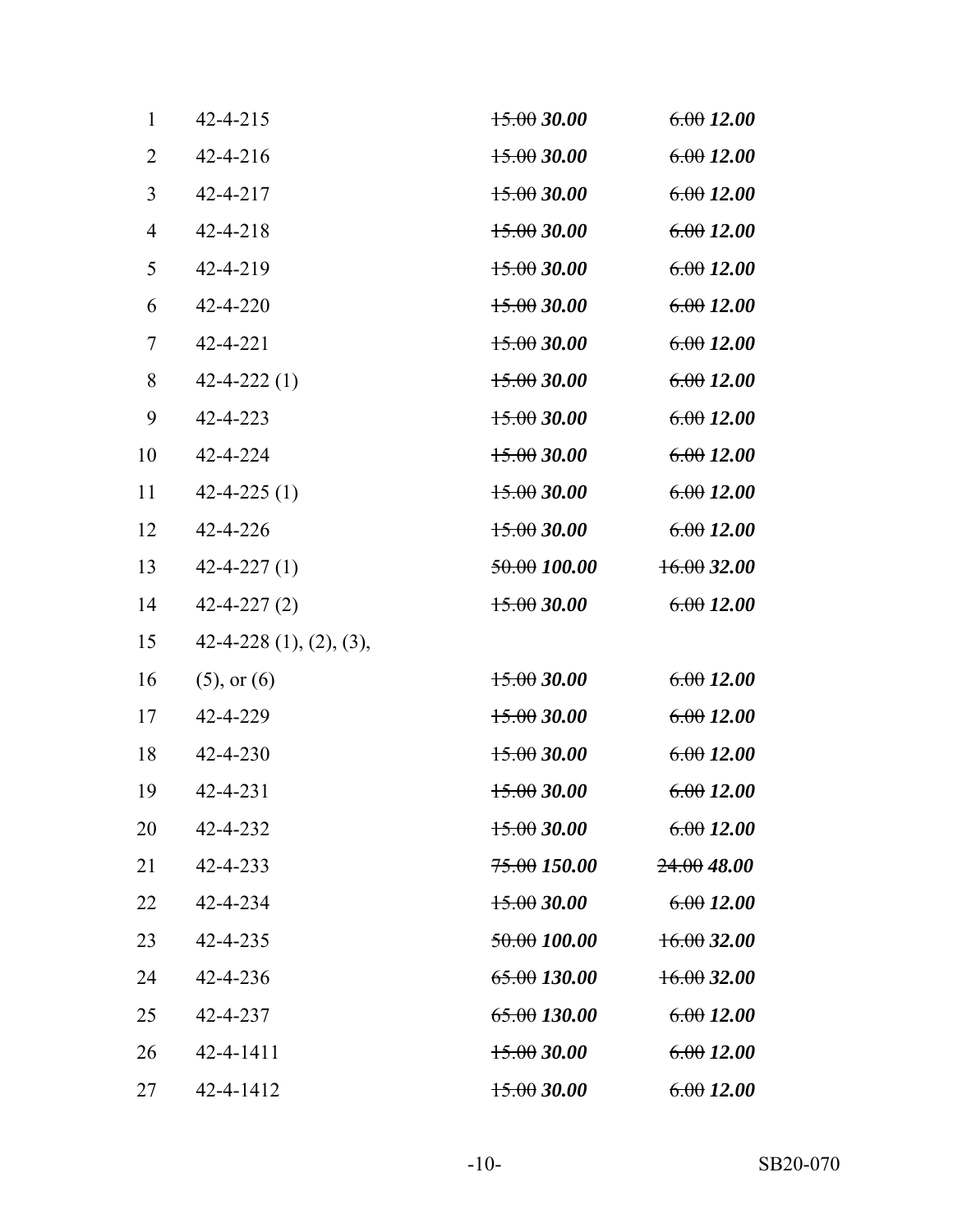| $\mathbf{1}$   | 42-4-1901                              | 35.0070.00                                   | $+0.0020.00$ |
|----------------|----------------------------------------|----------------------------------------------|--------------|
| $\overline{2}$ | (E) Emissions inspections:             |                                              |              |
| 3              | 42-4-313 $(3)(c)$                      | \$50.00100.00                                | \$16.0032.00 |
| $\overline{4}$ | 42-4-313 $(3)(d)$                      | 15.0030.00                                   | 6.0012.00    |
| 5              | (F) Size, weight, and load violations: |                                              |              |
| 6              | 42-4-502                               | \$75.00150.00                                | \$24.0048.00 |
| 7              | 42-4-503                               | 15.0030.00                                   | 6.0012.00    |
| 8              | 42-4-504                               | <del>75.00</del> 150.00                      | 24.0048.00   |
| 9              | 42-4-505                               | 75.00 150.00                                 | 24.0048.00   |
| 10             | 42-4-506                               | 15.0030.00                                   | 6.0012.00    |
| 11             | 42-4-509                               | 50.00100.00                                  | 16.0032.00   |
| 12             | 42-4-510 $(12)(a)$                     | 35.0070.00                                   | $+0.0020.00$ |
| 13             | $42-4-106$ (1), (3), (4),              |                                              |              |
| 14             | $(6)$ , or $(7)$                       | 35.0070.00                                   | $+0.0020.00$ |
| 15             | 42-4-106 $(4.5)(b)(I)$                 | 1,000.00                                     | 156.00       |
| 16             | 42-4-106 $(4.5)(b)(II)$                | 1,500.00                                     | 156.00       |
| 17             | 42-4-106 $(5)(a)(I)$                   | 100.00                                       | 32.00        |
| 18             | 42-4-106 $(5)(a)(II)$                  | 500.00                                       | 156.00       |
| 19             | 42-4-106 $(5)(a)(III)$                 | 500.00                                       | 78.00        |
| 20             | 42-4-106 $(5)(a)(IV)$                  | 1,000.00                                     | 156.00       |
| 21             | $42 - 4 - 512$                         | <del>75.00</del> 150.00                      | 24.0048.00   |
| 22             | 42-8-105 (1) to $(5)$                  | 50.00100.00                                  | 16.0032.00   |
| 23             | $42 - 8 - 106$                         | 50.00 100.00                                 | 16.0032.00   |
| 24             |                                        | (G) Signals, signs, and markings violations: |              |
| 25             | 42-4-603                               | \$100.00200.00                               | \$10.0020.00 |
| 26             | 42-4-604                               | $+00.00200.00$                               | 10.0020.00   |
| 27             | 42-4-605                               | 70.00140.00                                  | 10.0020.00   |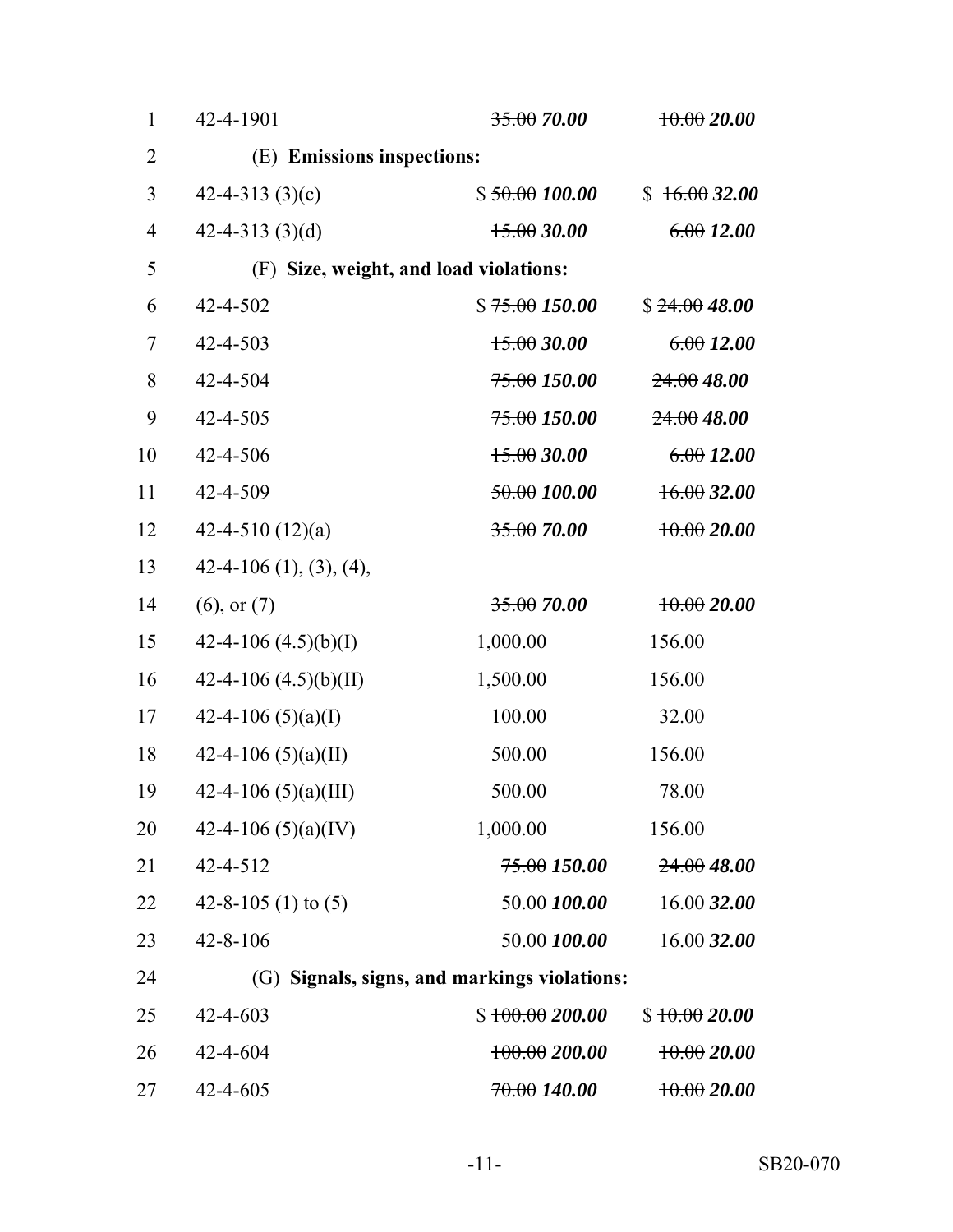| $\mathbf{1}$   | $42 - 4 - 606$    | 15.0030.00                    | 6.0012.00    |
|----------------|-------------------|-------------------------------|--------------|
| $\overline{2}$ | $42 - 4 - 607(1)$ | 50.00 100.00                  | 16.0032.00   |
| 3              | 42-4-607 $(2)(a)$ | 100.00200.00                  | 32.0064.00   |
| $\overline{4}$ | $42 - 4 - 608(1)$ | <del>70.00</del> 140.00       | 6.0012.00    |
| 5              | $42 - 4 - 608(2)$ | 15.0030.00                    | 6.0012.00    |
| 6              | 42-4-609          | 15.0030.00                    | 6.0012.00    |
| 7              | $42 - 4 - 610$    | 15.0030.00                    | 6.0012.00    |
| 8              | $42 - 4 - 612$    | <del>70.00</del> 140.00       | $+0.0020.00$ |
| 9              | $42 - 4 - 613$    | 35.00 70.00                   | 10.0020.00   |
| 10             |                   | (H) Rights-of-way violations: |              |
| 11             | 42-4-701          | \$70.00140.00                 | \$10.0020.00 |
| 12             | 42-4-702          | <del>70.00</del> 140.00       | $+0.0020.00$ |
| 13             | 42-4-703          | <del>70.00</del> 140.00       | $+0.0020.00$ |
| 14             | 42-4-704          | <del>70.00</del> 140.00       | $+0.0020.00$ |
| 15             | 42-4-705          | <del>70.00</del> 140.00       | $+0.0020.00$ |
| 16             | 42-4-706          | <del>70.00</del> 140.00       | $+0.0020.00$ |
| 17             | 42-4-707          | <del>70.00</del> 140.00       | $+0.0020.00$ |
| 18             | 42-4-708          | <del>70.00</del> 140.00       | $+0.0020.00$ |
| 19             | 42-4-709          | <del>70.00</del> 140.00       | $+0.0020.00$ |
| 20             | 42-4-710          | <del>70.00</del> 140.00       | $+0.0020.00$ |
| 21             | 42-4-711          | 100.00200.00                  | 10.0020.00   |
| 22             | 42-4-712          | <del>70.00</del> 140.00       | 10.0020.00   |
| 23             | (I)               | <b>Pedestrian violations:</b> |              |
| 24             | 42-4-801          | \$15.0030.00                  | \$6.0012.00  |
| 25             | $42 - 4 - 802(1)$ | 30.00600                      | 6.0012.00    |
| 26             | $42 - 4 - 802(3)$ | 15.0030.00                    | 6.0012.00    |
| 27             | $42 - 4 - 802(4)$ | 30.00600                      | 6.0012.00    |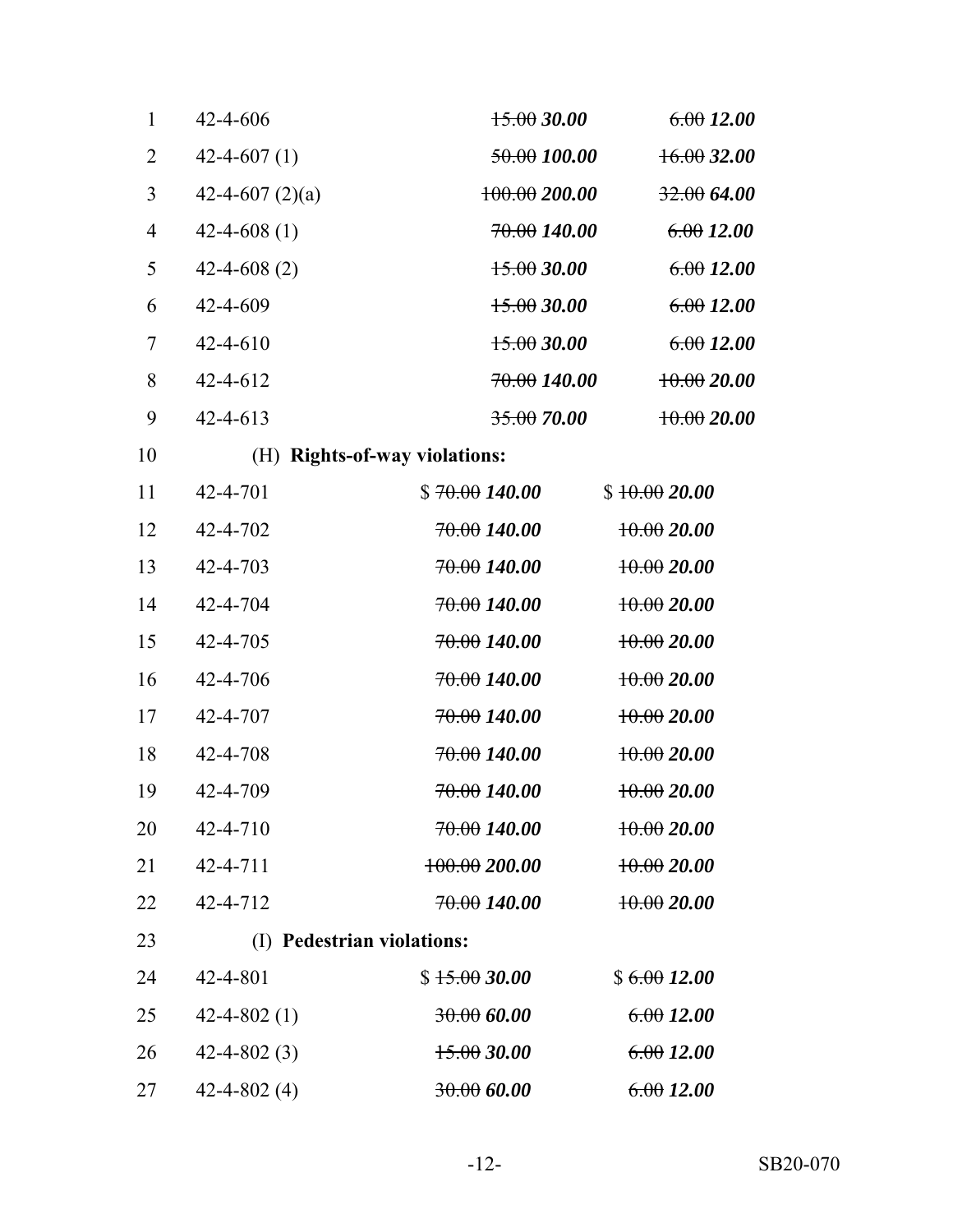| $\mathbf{1}$   | $42 - 4 - 802(5)$  | 30.00600                                         | 6.0012.00       |
|----------------|--------------------|--------------------------------------------------|-----------------|
| $\overline{2}$ | 42-4-803           | 15.0030.00                                       | 6.0012.00       |
| 3              | 42-4-805           | 15.0030.00                                       | 6.0012.00       |
| $\overline{4}$ | 42-4-806           | 70.00140.00                                      | 10.0020.00      |
| 5              | 42-4-807           | 70.00140.00                                      | 10.0020.00      |
| 6              | 42-4-808           | 70.00 140.00                                     | 10.0020.00      |
| 7              |                    | (J) Turning and stopping violations:             |                 |
| 8              | 42-4-901           | \$70.00140.00                                    | \$10.0020.00    |
| 9              | 42-4-902           | 70.00140.00                                      | $+0.0020.00$    |
| 10             | 42-4-903           | 70.00140.00                                      | $+0.0020.00$    |
| 11             |                    | (K) Driving, overtaking, and passing violations: |                 |
| 12             | 42-4-1001          | \$70.00140.00                                    | \$10.0020.00    |
| 13             | 42-4-1002          | $+00.00200.00$                                   | $+0.0020.00$    |
| 14             | 42-4-1003          | $+00.00200.00$                                   | $+0.0020.00$    |
| 15             | 42-4-1004          | $+00.00200.00$                                   | $+0.0020.00$    |
| 16             | 42-4-1005          | $+00.00200.00$                                   | $+0.0020.00$    |
| 17             | 42-4-1006          | 70.00 140.00                                     | 10.0020.00      |
| 18             | 42-4-1007          | 100.00200.00                                     | $+0.0020.00$    |
| 19             | 42-4-1008          | $+00.00200.00$                                   | $+0.0020.00$    |
| 20             | 42-4-1009          | <del>70.00</del> 140.00                          | $\pm 0.0020.00$ |
| 21             | 42-4-1010          | <del>70.00</del> 140.00                          | 10.0020.00      |
| 22             | 42-4-1011          | 200.00 400.00                                    | 32.0064.00      |
| 23             | 42-4-1012 $(3)(a)$ | 65.00130.00                                      | (NONE)          |
| 24             | 42-4-1012 $(3)(b)$ | $+25.00250.00$                                   | (NONE)          |
| 25             | 42-4-1013          | $+00.00200.00$                                   | (NONE)          |
| 26             |                    | (L) Speeding violations:                         |                 |

42-4-1101 (1) or (8)(b)(1 to 4 miles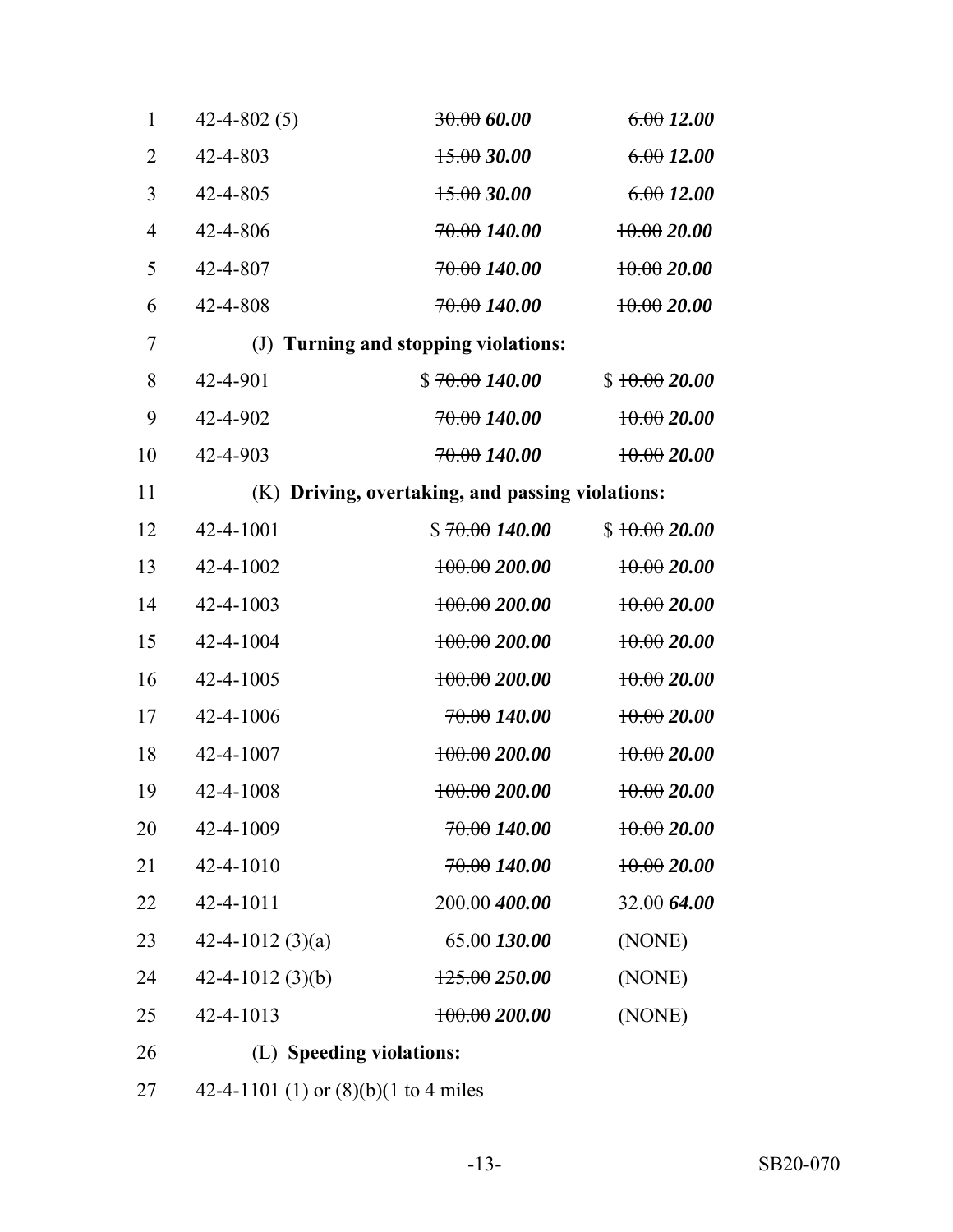| $\mathbf{1}$   | per hour over the reasonable and         |                          |             |
|----------------|------------------------------------------|--------------------------|-------------|
| $\overline{2}$ | prudent speed or over the maximum        |                          |             |
| 3              | lawful speed limit of 75 miles           |                          |             |
| $\overline{4}$ | per hour)                                | \$30.0060.00             | \$6.0012.00 |
| 5              | 42-4-1101 (1) or $(8)(b)(5)$ to 9 miles  |                          |             |
| 6              | per hour over the reasonable and         |                          |             |
| 7              | prudent speed or over the maximum        |                          |             |
| 8              | lawful speed limit of 75 miles           |                          |             |
| 9              | per hour)                                | <del>70.00</del> 140.00  | 10.0020.00  |
| 10             | 42-4-1101 (1) or $(8)(b)(10$ to 19 miles |                          |             |
| 11             | per hour over the reasonable and         |                          |             |
| 12             | prudent speed or over the maximum        |                          |             |
| 13             | lawful speed limit of 75 miles           |                          |             |
| 14             | per hour)                                | <del>135.00</del> 270.00 | 16.0032.00  |
| 15             | 42-4-1101 (1) or (8)(b)(20 to 24 miles   |                          |             |
| 16             | per hour over the reasonable and         |                          |             |
| 17             | prudent speed or over the maximum        |                          |             |
| 18             | lawful speed limit of 75 miles           |                          |             |
| 19             | per hour)                                | 200.00400.00             | 32.0064.00  |
| 20             | 42-4-1101 $(8)(g)(1 to 4 miles per)$     |                          |             |
| 21             | hour over the maximum lawful             |                          |             |
| 22             | speed limit of 40 miles per hour         |                          |             |
| 23             | driving a low-power scooter)             | 50.00100.00              | 6.0012.00   |

- 42-4-1101 (8)(g)(5 to 9 miles per
- hour over the maximum lawful
- speed limit of 40 miles per hour
- 27 driving a low-power scooter)  $75.00 150.00 10.00 20.00$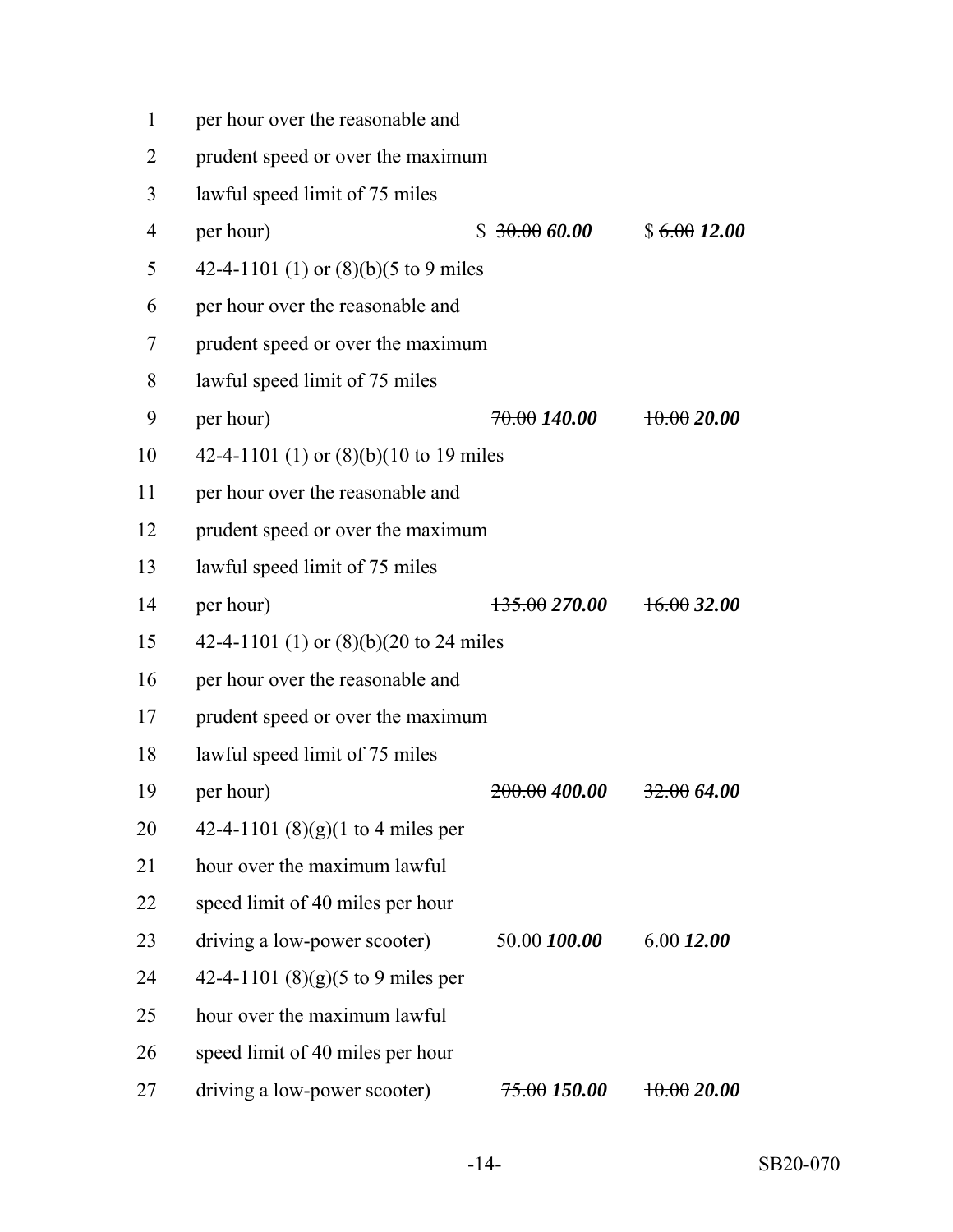| $\mathbf{1}$   | 42-4-1101 (8)(g)(greater than 9    |                         |                |
|----------------|------------------------------------|-------------------------|----------------|
| 2              | miles per hour over the maximum    |                         |                |
| 3              | lawful speed limit of 40 miles per |                         |                |
| $\overline{4}$ | hour driving a low-power scooter)  | $+00.00200.00$          | $16.00\,32.00$ |
| 5              | $42 - 4 - 1101(3)$                 | 100.00200.00            | $+0.0020.00$   |
| 6              | 42-4-1103                          | 50.00100.00             | 6.0012.00      |
| 7              | 42-4-1104                          | 30.00600                | 6.0012.00      |
| 8              | (M) Parking violations:            |                         |                |
| 9              | 42-4-1201                          | \$30.0060.00            | \$6.0012.00    |
| 10             | 42-4-1202                          | 30.00600                | 6.0012.00      |
| 11             | 42-4-1204                          | 15.0030.00              | 6.0012.00      |
| 12             | 42-4-1205                          | 15.0030.00              | 6.0012.00      |
| 13             | 42-4-1206                          | $+5.0030.00$            | 6.0012.00      |
| 14             | 42-4-1207                          | 15.0030.00              | 6.0012.00      |
| 15             | 42-4-1208 (3)(b), (3)(c),          |                         |                |
| 16             | and $(3)(d)$                       | $150.00$ 300.00         | 32.0064.00     |
| 17             | 42-4-1213                          | $150.00$ 300.00         | 32.0064.00     |
| 18             | (N) Other offenses:                |                         |                |
| 19             | 42-4-1301 $(2)(d)$                 | \$100.00200.00          | \$16.0032.00   |
| 20             | 42-4-1305                          | <del>50.00</del> 100.00 | $16.00\,32.00$ |
| 21             | $42 - 4 - 1305.5(2)$               | 50.00100.00             | 7.8015.60      |
| 22             | 42-4-1402                          | 150.00300.00            | 16.0032.00     |
| 23             | 42-4-1403                          | 30.00600                | 6.0012.00      |
| 24             | 42-4-1404                          | $+5.0030.00$            | 6.0012.00      |
| 25             | 42-4-1406                          | 35.0070.00              | $+0.0020.00$   |
| 26             | 42-4-1407 $(3)(a)$                 | $35.00\,70.00$          | $+0.0020.00$   |
| 27             | 42-4-1407 $(3)(b)$                 | $+00.00200.00$          | 30.0060.00     |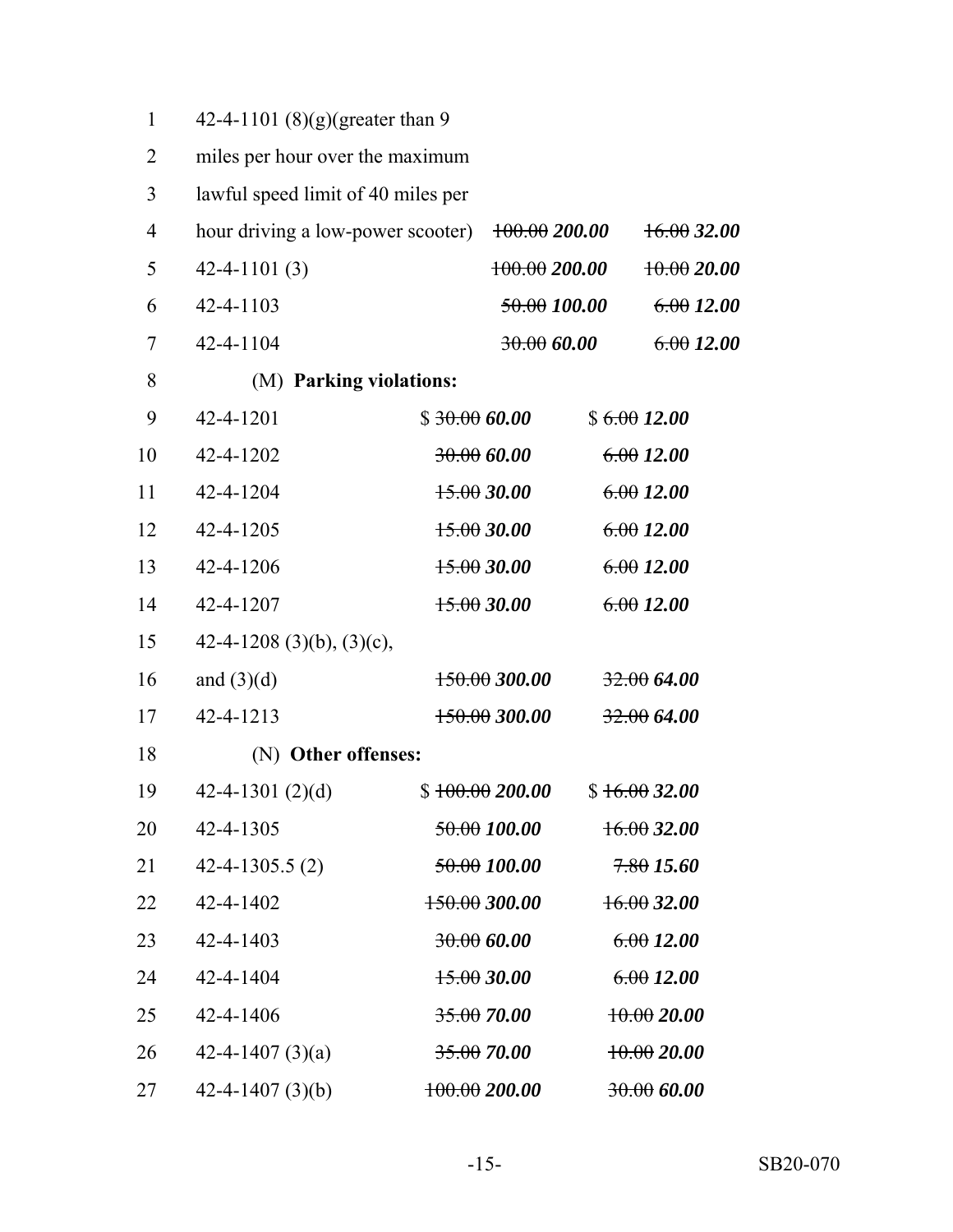| $\mathbf{1}$   | 42-4-1407 $(3)(c)$         | <del>500.00</del> 1,000.00                                              | 200.00 400.00                                                              |  |
|----------------|----------------------------|-------------------------------------------------------------------------|----------------------------------------------------------------------------|--|
| $\overline{2}$ | 42-4-314 (1) and (2)       | $35.00\,70.00$                                                          | $+0.0020.00$                                                               |  |
| 3              | $42 - 4 - 314(6)(a)$       | $+00.00200.00$                                                          | $+0.0020.00$                                                               |  |
| $\overline{4}$ | 42-4-1408                  | 15.0030.00                                                              | 6.0012.00                                                                  |  |
| 5              | $42 - 4 - 1414(2)(a)$      | 500.00                                                                  | 156.00                                                                     |  |
| 6              | $42 - 4 - 1414(2)(b)$      | 1,000.00                                                                | 312.00                                                                     |  |
| $\overline{7}$ | 42-4-1414 $(2)(c)$         | 5,000.00                                                                | 1,560.00                                                                   |  |
| 8              | $42 - 4 - 1416(3)$         | <del>75.00</del> 150.00                                                 | 4.008.00                                                                   |  |
| 9              | $42 - 20 - 109(2)$         | $250.00\,500.00$                                                        | 66.00132.00                                                                |  |
| 10             | (O) Motorcycle violations: |                                                                         |                                                                            |  |
| 11             | $42-4-1502$ (1), (2), (3), |                                                                         |                                                                            |  |
| 12             | or $(4)$                   | \$30.0060.00                                                            | \$6.0012.00                                                                |  |
| 13             | $42 - 4 - 1502(4.5)$       | $+00.00200.00$                                                          | $+5.0030.00$                                                               |  |
| 14             | 42-4-1503                  | 30.006000                                                               | 6.0012.00                                                                  |  |
| 15             | 42-4-1504                  | 30.00600                                                                | 6.0012.00                                                                  |  |
| 16             |                            | (P) Offenses by persons controlling vehicles:                           |                                                                            |  |
| 17             | 42-4-239 $(5)(a)$          | \$50.00100.00                                                           | \$6.0012.00                                                                |  |
| 18             | $42 - 4 - 239(5)(b)$       | $+00.00200.00$                                                          | 6.0012.00                                                                  |  |
| 19             | $42 - 4 - 239(5.5)$        | <del>300.00</del> 600.00                                                | 6.0012.00                                                                  |  |
| 20             | 42-4-1704                  | $+5.0030.00$                                                            | 6.0012.00                                                                  |  |
| 21             |                            |                                                                         | (IV) (A) Any person convicted of violating section 42-3-114 who            |  |
| 22             |                            |                                                                         | has not been convicted of a violation of section 42-3-114 in the twelve    |  |
| 23             |                            | months preceding such conviction shall be fined as follows, whether the |                                                                            |  |
| 24             |                            | defendant acknowledges the defendant's guilt pursuant to the procedure  |                                                                            |  |
| 25             |                            |                                                                         | set forth in paragraph (a) of subsection $(5)$ SUBSECTION $(5)(a)$ of this |  |

section or is found guilty by a court of competent jurisdiction:

**Number of days beyond renewal**